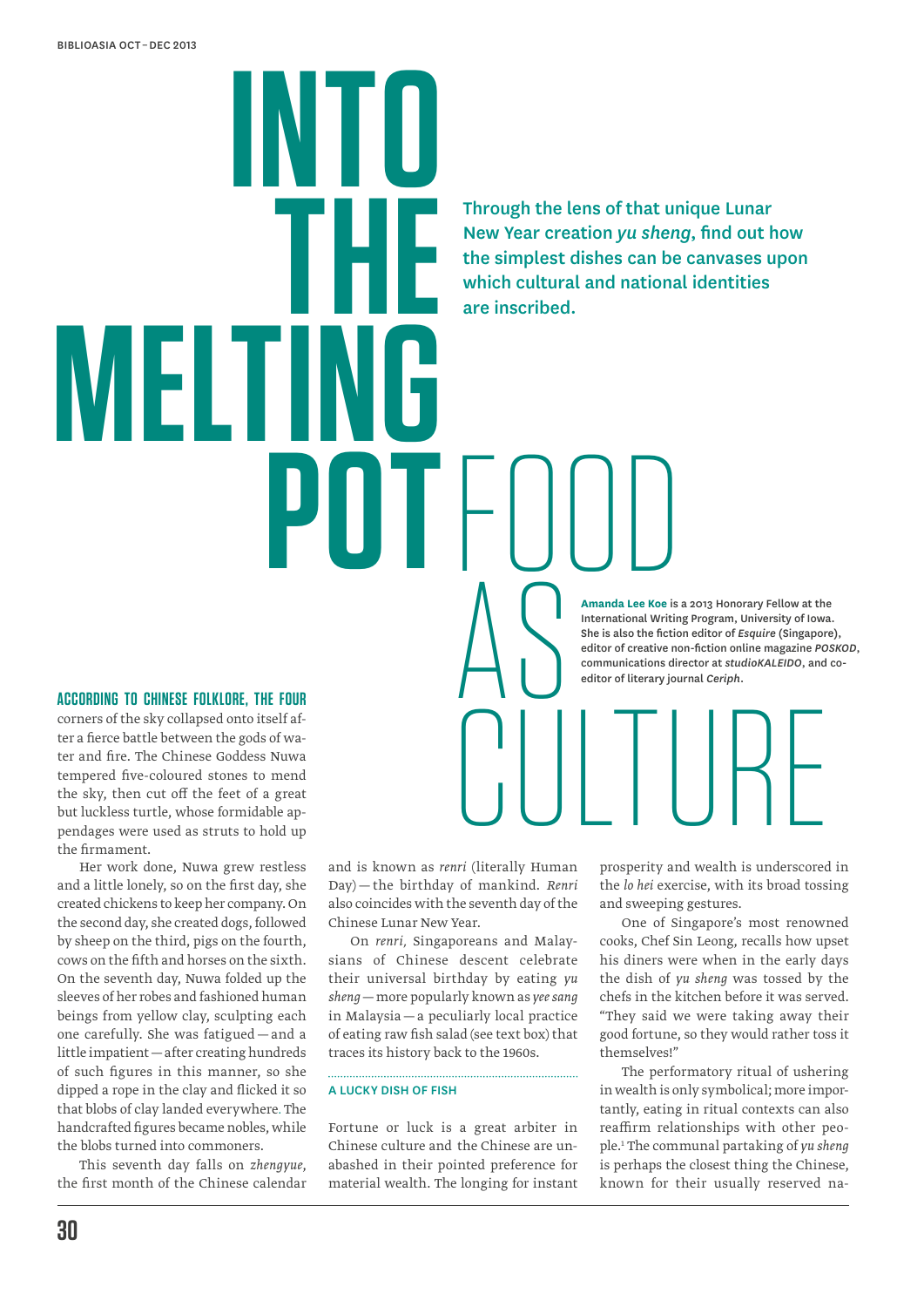tures, ever come to "dancing like no one is watching" as a family over food. 

## Food as a Form of Culture

The department of anthropology at Oregon State University defines culture as "learned patterns of behaviour and thought that help a group adapt to its surroundings".2 Culinary culture is central to diasporic identification, with the focus on the place of food in society, more specifically in the enduring habits, rituals and daily practices that are collectively used to create and sustain a shared sense of cultural identity.

To this end, restaurateur, chef and F&B consultant, David Yip, hopes to reinvigorate cultural identity across the Chinese dialect groups in Singapore with his epicurean club Jumping Tables, a sporadic and informal culinary gathering that features respected chefs whipping up time-honoured recipes the traditional way. Yip invites a number of chefs—from humble eateries to established restaurants—to cook at these gatherings.

One of the chefs Yip was most eager to feature at Jumping Tables was Chef Sin Leong, one of the founding chefs of Red Star restaurant in Chin Swee Road and owner of the now defunct Sin Leong Restaurant, a local institution in Cantonese cuisine that first opened in 1971. When Sin, 86, agreed to participate in Jumping Tables, Yip and his guests could barely contain their excitement.

Before the meal commenced, Chef Sin insisted that the guests visit the altar he keeps in his kitchen, where his mentor, the late Master Luo Cheng, smiles out of an ornate frame, amid offerings of orchid blooms and clouds of incense. Hailing from Shanghai, China, Master Luo groomed Singapore's four most prominent Chinese chefs in the 1970s. His protégés, Sin Leong, Hooi Kok Wai, Tham Yui Kai and Lau Yoke Pui, were later crowned as Singapore's "Four Heavenly Culinary Kings".

Under the tutelage of Master Luo, the four young junior chefs toiled in the kitchen under his stern eye and exacting standards at the famed Cathay Restaurant (at the old Cathay Building). Opened in 1940, it initially served European fare, but underwent a revamp in 1951 under Master Luo to become the finest Chinese restaurant in Singapore, specialising in Cantonese cuisine. The Cathay

# The Art of Yu Sheng



*Typically, diners gather around a large platter filled with slivers of raw fish, usually* ikan parang *(wolf herring), shredded green and white radish and carrot, pickled ginger, pomelo segments, chopped peanuts, deepfried flour crisps and sesame seeds, among other ingredients. Someone usually takes the lead, calling out certain auspicious phrases in Mandarin — all of which invariably invoke wealth and long life — as the various ingredients and dressings (including pepper, plum sauce and oil) are thrown into the mix. Then all hell breaks loose.*

*Amid raucous cries of* lo hei*— a Cantonese term referring to the action of lifting one's chopsticks and tossing the raw fish salad — diners will dig into the dish, raising their chopsticks as high as they can and mixing the ingredients while trying to keep everything on the plate.*

*In Chinese culinary symbolism,* 鱼*(yu, meaning fish) is frequently conflated with its homophone* 裕 *(yu) meaning "abundance", whilst* 生 *(sheng, meaning raw) can be taken as its homophone* 升 (*sheng*), *meaning "to rise". When coupled,* yu sheng *is a symbol of a rise in abundance — be it prosperity, vigour, personal growth or happiness.*

Restaurant closed in December 1964 and reopened under a new management at the renovated Cathay Building in 2007.

Chef Hooi, the founder of the famed Dragon Phoenix restaurant—located today at Novotel Clarke Quay at River Valley Road—remembers Master Luo as being very strict, not only making them sharpen their culinary skills but also inculcating in them good work ethics. "[Master Luo] believed that besides skills, good

*Like a layered Tang dynasty poem where each noun is a palimpsest for something more pertinent, many Chinese dishes and their ingredients are specially selected for their ability to engender good fortune. Even the humble deep-fried bits, in the hue and shape of "golden pillows", belie a greater hope of* 满地黄金 *man di huang jin, that is, floors full of gold. Traditionally, the addition of each ingredient to* yu sheng *is accompanied by the recitation of a specific* 成语 (chen yu*), a four-character idiom.*

Yu sheng *is not for the shy and retiring. The partaking of the dish is as much about the ritual as the consumption. During the ensuing melee, diners might find themselves losing a chopstick, pelted in the eye by a peanut shrapnel, or worse, have their new clothes stained by plum sauce.*

Yu sheng *has become a Lunar New Year staple and it has become so popular that restaurants in Singapore serve it throughout the 15-day Lunar New Year period — not just on the seventh day. In the spirit of gastronomic creativity (and conspicuous consumption), the traditional translucent slivers of*  ikan parang *have been replaced with salmon, lobster and abalone.*

chefs must be equipped with a high standard of social responsibility because they feed so many people." Once the four apprentices had attained a certain level of culinary proficiency, Master Luo told them to go forth to spread the art of Cantonese cuisine.

The four took their teacher's word seriously and each opened a restaurant: Sin opened Sin Leong Restaurant, Hoi started Dragon Phoenix, Tham opened Lai Wah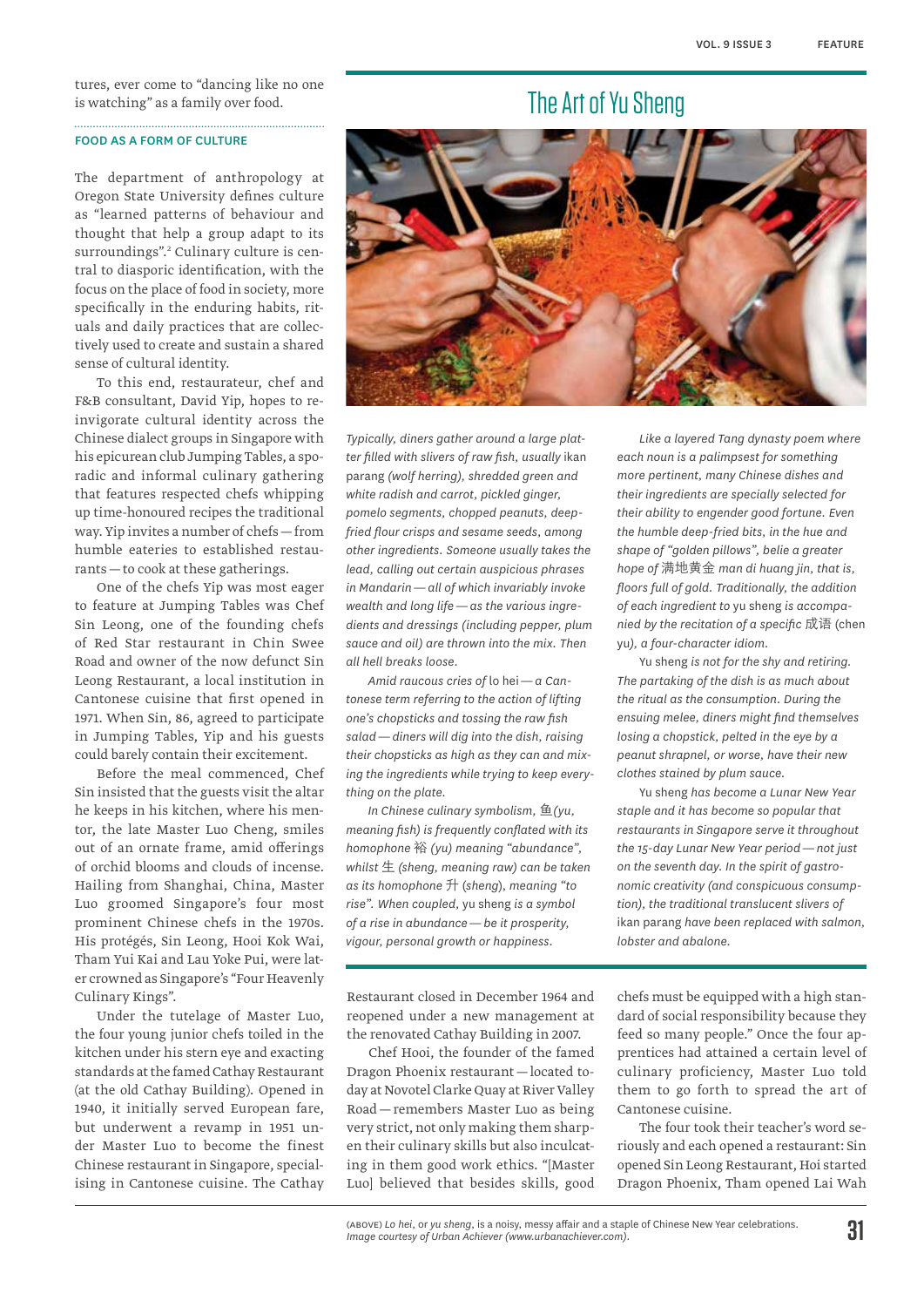restaurant (in Bendemeer Road) and Lau launched Red Star. The four decided it was important their restaurants did not cannibalise one another's menus. Each would have their own signature dishes, "They were like brothers," Chris Hooi, the son of Chef Hooi, who now helms Dragon Phoenix, says. This bond was no doubt forged through their years of slaving over hot stoves together in the kitchen.

Beyond this, the four decided they would meet every week to discuss fresh ideas for new recipes. These gastronomic brainstorming sessions resulted in iconic Singaporean dishes such as chilli crabs and deep-fried yam ring as well as the modern version of *yu sheng*.

Master Luo's fervent wish to extend the popularity of Cantonese cuisine and his four apprentices' desire to execute this wish was almost evangelical in intent. When examined through the lens of the early immigrants—who were motivated by pride and desire to revalidate their racial and cultural identities, as well as that of generations to come, despite being physically far removed from the motherland — Master Luo's zeal for his native Cantonese cuisine is better understood. For Luo and his protégés, it was likely that the preparation, cooking and serving of Cantonese cuisine became the nexus of their diasporic Chinese identity.

Mankekar argues, much in the same vein, that Indian customers do not visit ethnic markets in the Bay Area in San Francisco merely to shop for groceries, but to engage with representations of their (sometimes imagined) homeland.3

## Invented Traditions and Nationalism

People from the province of Canton (Guangdong) have been eating raw fish with sliced ginger and spring onions drizzled in lime as a porridge accompaniment since the 1920s. When these Cantonese immigrants brought their cuisine over to Singapore, changes were made to the original recipe. Perhaps the changes—that embellished the plain slivers of fish with creative additions such as fried dough crisps and plum sauce—were a result of the immigrants' exposure to the cuisine of their newly adopted home.

In 2012, a minor tussle over who rightfully invented *yu sheng* broke out—a professor from Singapore offhandedly suggested on a social media platform that *yu sheng*, among other intangible





practices such as Singlish, belonged to the UNESCO's List of Intangible Cultural Heritage.4 The list, which includes traditional social practices, rituals and festivals passed on from one generation to another, was established by UNESCO to help countries protect and preserve their heritage.

Singaporeans claimed that *yu sheng* was invented by the "Four Heavenly Culinary Kings" in 1963, debuting at Dragon Phoenix as well as Lai Wah restaurants during the Lunar New Year of 1964. Chef Hooi recalls, "(We) concocted a unique sweet-sour sauce, added crushed peanuts and sesame seeds to the fish (inspired by a local salad called *rojak*), and assembled other colourful ingredients to symbolise prosperity in Chinese culture. To make the carrot strips thinner, I purchased the first rotating carrot shredder at Tangs on Orchard Road."

On the other hand, Malaysians insisted that *yu sheng* originated in a restaurant in Seremban, in the state of Negeri Sembilan. The national papers each weighed in with their own "food experts", with the Malaysian national broadsheet *The Star* concluding that the dish origi-



nated in Malaysia, but was better promoted in Singapore.

Previous food fights between Singapore and Malaysia had taken place in 2009, when "Malaysian Tourism Minister Datuk Seri Dr Ng Yen Yen claimed that *bak kut teh* (a herbal pork rib soup) and Hainanese chicken rice, among other dishes, were authentically Malaysian, drawing many Singaporeans' ire".5

Malaysians and Singaporeans are certainly not alone in claiming authorship of famous dishes. The sticky sweet *baklava*, for instance, is claimed by more ethnic groups than *yu sheng*—the Greeks, the Turkish, the Iranians, the Bulgarians, the Uzbeks, and even the Chinese all claim to have created it.<sup>6</sup> The pastry, filled with chopped nuts and sweetened with syrup, has been the subject of fierce nationalist debates involving individuals from passionate Greek-Cypriot *baklava* makers to the Turkish State Minister.7

As food often plays a major role in the invention of national identities, food fights of the sort described here may point to an already shaky national identity. Wilk's analysis<sup>8</sup> of the rise of Belizean cuisine in the Central American state